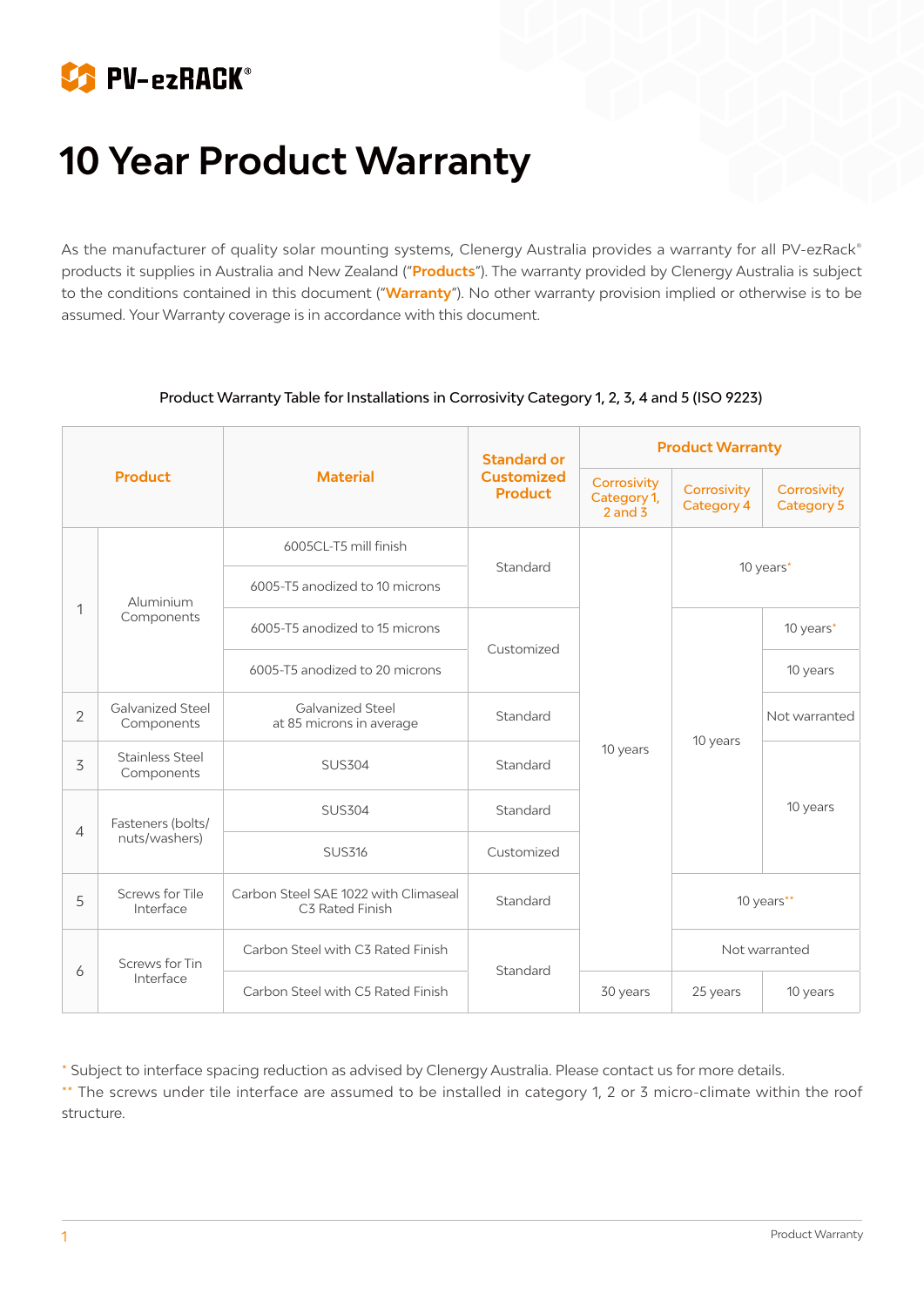

## Warranty Scope

Your solar mounting Product has been manufactured to high standards, however, should any manufacturing defect arise, please contact Clenergy Australia. We will arrange for an inspection of the affected Product(s) to determine the extent of the problem.

Details are provided below as to the extent of your Warranty coverage and any exclusions that may apply. Please read these provisions carefully to ensure you receive the appropriate assistance and support in a timely manner. Please also contact Clenergy Australia if any part of this Warranty is unclear, or you wish to discuss your rights and remedies under this Warranty.

#### **If your Product fails during the Warranty periods set out in the Warranty table above due to a defect in:**

**(a) materials and/or workmanship on and from the date of the Product's delivery; or (b) structural integrity on and from the date of the Product's installation,**

#### **Clenergy Australia will at its election (after proof of purchase has been confirmed) either repair or resupply the defective Product provided that:**

- The Product was installed correctly by a Clean Energy Council ("CEC") accredited or equivalent accreditation installer, following the Clenergy installation manual provided at time of purchase.
- The Product has been maintained correctly in accordance with section "Care of your Product" below.

### Warranty Conditions

- Any and all costs for repair or replacement outside the Warranty period are the responsibility of the customer.
- Where Clenergy attends a site and finds that the Product is not faulty, the costs for the visit will be payable by the customer.
- Defective Products shall be uninstalled and/or reinstalled at the customer´s expense and risk.
- Under certain conditions, the Warranty can be extended to more than 10 years at an extra cost, available upon request.

## Warranty Exclusions

- Product finish (natural surface oxidation) or any natural impairment or surface corrosion that does not compromise the structural integrity.
- Products sold or installed outside of Australia and New Zealand unless approved previously in writing by Clenergy Australia.
- Damage caused by transport, mishandling, incorrect storage, improper loading or willful conduct.
- Any Product not correctly installed in accordance with our installation manual, or any specific design instruction or special conditions as advised by Clenergy Australia.
- Damage caused by the Product being modified in any way unless previously agreed to in writing by Clenergy Australia.
- The use of the Product for purposes other than the mounting of PV solar panels.
- Installations where the environment is excluded in the "Products Warranty Table" above, and for galvanized steel ground system Products, where the pH level is outside the range of 6-8, unless agreed to in writing by Clenergy Australia prior to installation.
- Damage caused by extreme weather conditions or any other natural or man-made event outside of our control.
- Damage caused by attachments not designed or approved for connection to the Product.
- Damage caused by lightning strikes or excessive currents through the earthing/grounding clamps, clips or lugs.